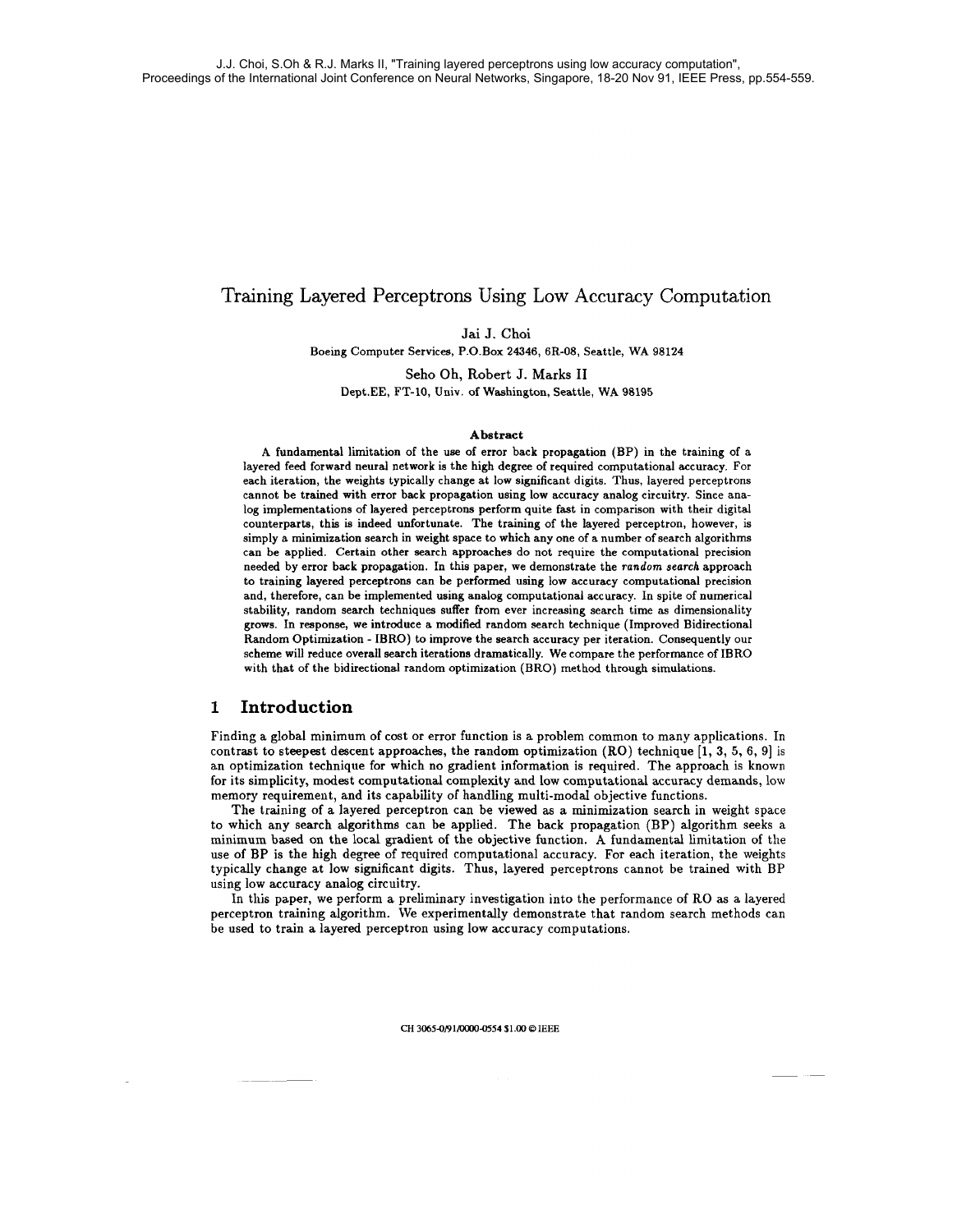### **2 Random optimization method**

The RO technique was first introduced in 1953 by Anderson [l] and developed by Rastrigin [7], Karnopp [5], Matyas [6], and Solis [9]. Recently Baba [3] suggested its use in training feedforward multi-layer perceptron.

Although there have been numerous variations on this approach, the basic idea behind RO can be explained as follows. Starting from an initial point  $\vec{x}(0)$  in the weight space, we compute  $\hat{x}(0) = \vec{x}(0) + \vec{\xi}(0)$  where  $\vec{\xi}(0)$  is a randomly chosen vector. A typical choice of  $\vec{\xi}(0)$  is a Gaussian random vector. The objective function  $f(\tilde{x}(0))$  is then evaluated. If an improvement in the cost function<sup>1</sup> is measured, then  $\vec{x}(1) = \hat{x}(0)$ . Otherwise,  $\vec{x}(1) = \vec{x}(0)$ .

One of the most attractive features of the RO method is that the resulting search converges in probability to the global minimum. Specifically, for many probability distributions, including Gaussian and Laplace, the sequence of search vector  $\{\vec{x}(k)\}_{k=1}^{\infty}$  converges to the global minimum point  $\vec{x}_{opt}$  in the sense that,

$$
\lim_{k\to\infty}\Pr[\,\rho(\vec{x}(k),\vec{x}_{opt})>\delta\,]=0,
$$

where  $p(\cdot, \cdot)$  represents the distance measure between the two vectors and  $\delta$  is a small positive number  $(\delta > 0)$ . The proofs are in references [2], [6], and [9].

Another important advantage of the random search method is its simplicity. It does not require evaluation of gradient information that, for example, is required in the BP algorithm. The RO algorithm requires no imposition of learning parameters except for the variance of the random number generator. By applying this method to train a multilayer feed forward network, Baba [3] empirically has shown the effect of the variance of Gaussian random vector. Obviously, a small variance will confine the scope of the search space and result in a slower albeit more accurate search.

## **3 Improved random optimization method**

Various modifications of the basic RO algorithm are possible. The bidirectional random optimization (BRO) method searches both reverse  $(\vec{x}(k) - \vec{\xi}(k))$  and forward  $(\vec{x}(k) + \vec{\xi}(k))$  direction to compare the objective function. This method has been empirically proven to be more effective than the conventional RO method [3,9]. The BRO also keeps track of the center of random search vectors  $\vec{b}(k)$  as shown in the Table 1 (the introduction of  $\vec{b}(k)$  is due to Matyas [6]).

Step 1: Initialize  $\vec{x}(0)$ ,  $\vec{b}(0) = \vec{0}$ , and set  $k = 0$ .<br>Step 2: Obtain  $\vec{\xi}(k)$ . The mean of the random ve Obtain  $\vec{\xi}(k)$ . The mean of the random vector  $\vec{\xi}(k)$  is  $\vec{b}(k)$ . Step 3: Let  $a_0 = f(\vec{x}(k))$  $a_{-1} = f(\vec{x}(k) - \vec{\xi}(k))$  $a_1 = f(\vec{x}(k) + \vec{\xi}(k)).$ Step 4: if  $a_{-1}$  is minimum,  $\vec{x}(k + 1) = \vec{x}(k) - \vec{\xi}(k)$  and  $\vec{b}(k + 1) = \vec{b}(k) - 0.4\vec{\xi}(k)$ .

<sup>1</sup>In the case of the layered perceptron, the cost function is the error function.

 $\overline{\phantom{a}}$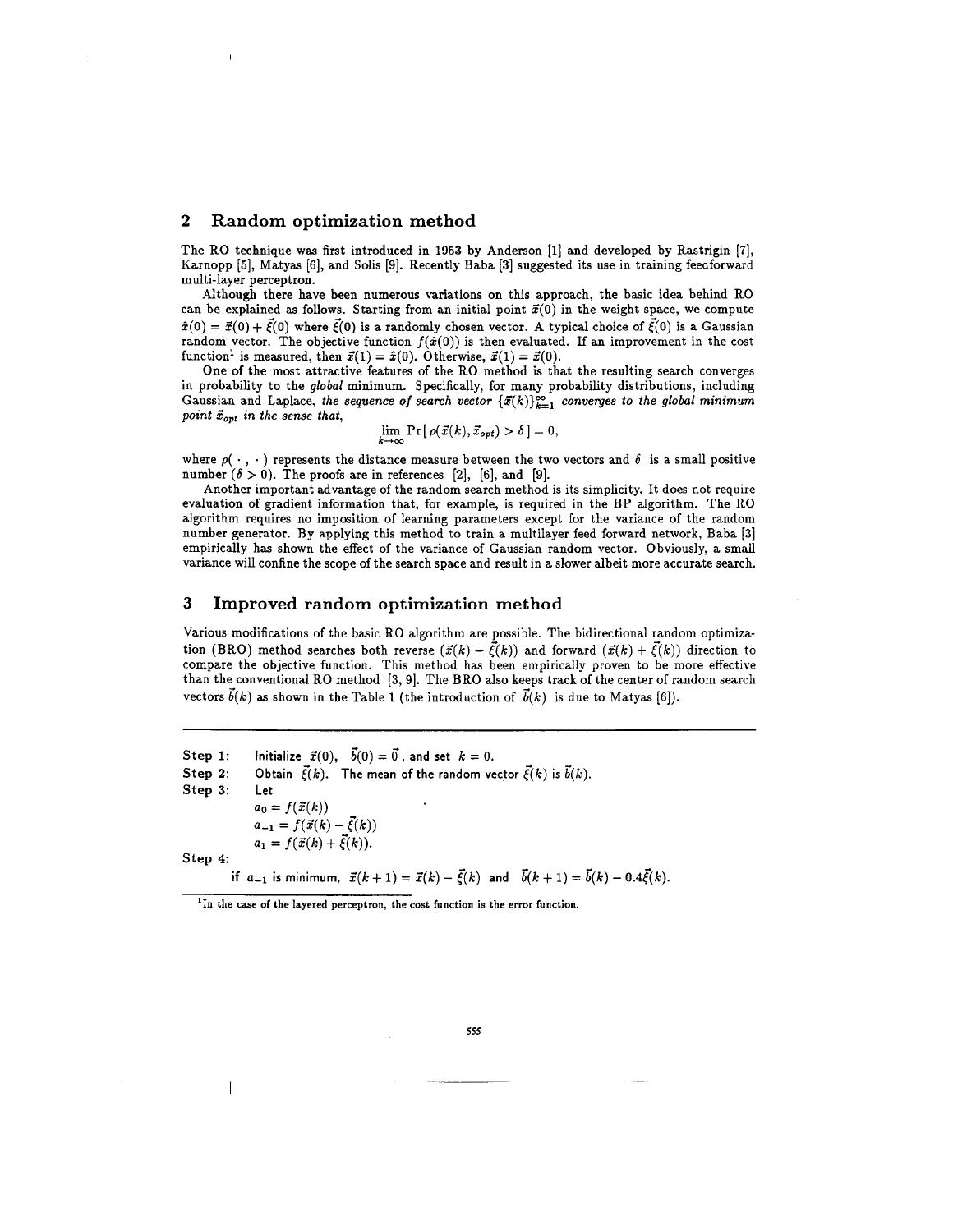if  $a_1$  is minimum,  $\vec{x}(k+1) = \vec{x}(k) + \vec{\xi}(k)$  and  $\vec{b}(k+1) = 0.2\vec{b}(k) + 0.4\vec{\xi}(k)$ . if  $a_0$  is minimum,  $\vec{x}(k+1) = \vec{x}(k)$  and  $\vec{b}(k+1) = 0.5\vec{b}(k)$ .<br>Step 5: Set  $k = k+1$  and return to Step 2. Set  $k = k + 1$  and return to Step 2.

Table 1 Bidirectional random optimization *(BRO)* algorithm (Solis & Wets, 1981).

We modified the *BRO* to increase the search probability in every iteration. Let's assume the situation where both forward and backward search fails to find lower objective function values as illustrated in Fig. 1. Define,  $F_{\alpha} = {\{\vec{y} | f(\vec{y}) < f(\vec{x})\}}$ , and

$$
\alpha = \frac{f(\vec{x} - \vec{\xi}) - f(\vec{x} + \vec{\xi})}{f(\vec{x} - \vec{\xi}) + f(\vec{x} + \vec{\xi}) - 2f(\vec{x})}.
$$

For  $|\alpha| < 1$ , if  $\vec{x} + \alpha \vec{\xi} \in F_\alpha$ , then we can increase the search probability and thus improve BRO with relatively low additional computing costs. Notice that the only additional computation is Step 5 shown in Table 2. We compare our improved *BRO (IBRO)* to *BRO* to demonstrate the speed upgrade by simulating 6-bit parity problem. The corresponding learning curves, shown in Figure 2, are obtained through 10 ensembles of experiments.<sup>2</sup> The learning gains were 0.3, 0.5, *0.75* and the momentum gain was chosen to be between *0.3* and *0.8* for the *BP* algorithm. The feedforward network has one hidden layer with sigmoidal non-linear units. Different numbers of hidden units were employed (from **5** to *15* units). Sometimes the simulation never escapes local minima, and we restart with a different configuration. *The* IBRO, *on the other hand, never fails to reach the* zero *error value (global* minimum). We use *0.1, 0.01, 0.001* variances for the Gaussian random variables.

Step 1: Initialize  $\vec{x}(0), \vec{b}(0) = \vec{0}$ , and set  $k = 0$ .<br>Step 2: Obtain  $\vec{\xi}(k)$ . The mean of the random v Obtain  $\vec{\xi}(k)$ . The mean of the random vector  $\vec{\xi}(k)$  is  $\vec{b}(k)$ .<br>Let Step 3:  $a_0 = f(\vec{x}(k))$  $a_{-1} = f(\vec{x}(k) - \vec{\xi}(k))$  $a_1 = f(\vec{x}(k) + \vec{\xi}(k)).$ Step 4: if  $a_{-1}$  is minimum,  $\vec{x}(k+1) = \vec{x}(k) - \vec{\xi}(k)$  and  $\vec{b}(k+1) = \vec{b}(k) - 0.4\vec{\xi}(k)$ . Go to Step 6. if  $a_1$  is minimum,  $\vec{x}(k+1) = \vec{x}(k) + \vec{\xi}(k)$  and  $\vec{b}(k+1) = 0.2\vec{b}(k) + 0.4\vec{\xi}(k)$ . Go to Step 6. if  $a_0$  is minimum, i.e.,  $(a_{-1} > a_0 \text{ and } a_1 > a_0)$ , Go to Step 5. Step 5: Compute  $\alpha = (a_{-1} - a_1) / (a_{-1} + a_1 - 2 a_1)$  and let  $a_{\alpha} = f(\vec{x}(k) + \alpha \vec{\xi}(k)).$ if  $a_{\alpha} < a_0$ , then  $\vec{x}(k+1) = \vec{x}(k) + \alpha \vec{\xi}(k)$  and

<sup>&</sup>lt;sup>2</sup>The comparison of performance in terms of iterations is, in some sense, unfair. The computational complexity **of the** BRO **and** IBRO **are significantly less on a per iteration** basii **than that of a** BP **iteration step.**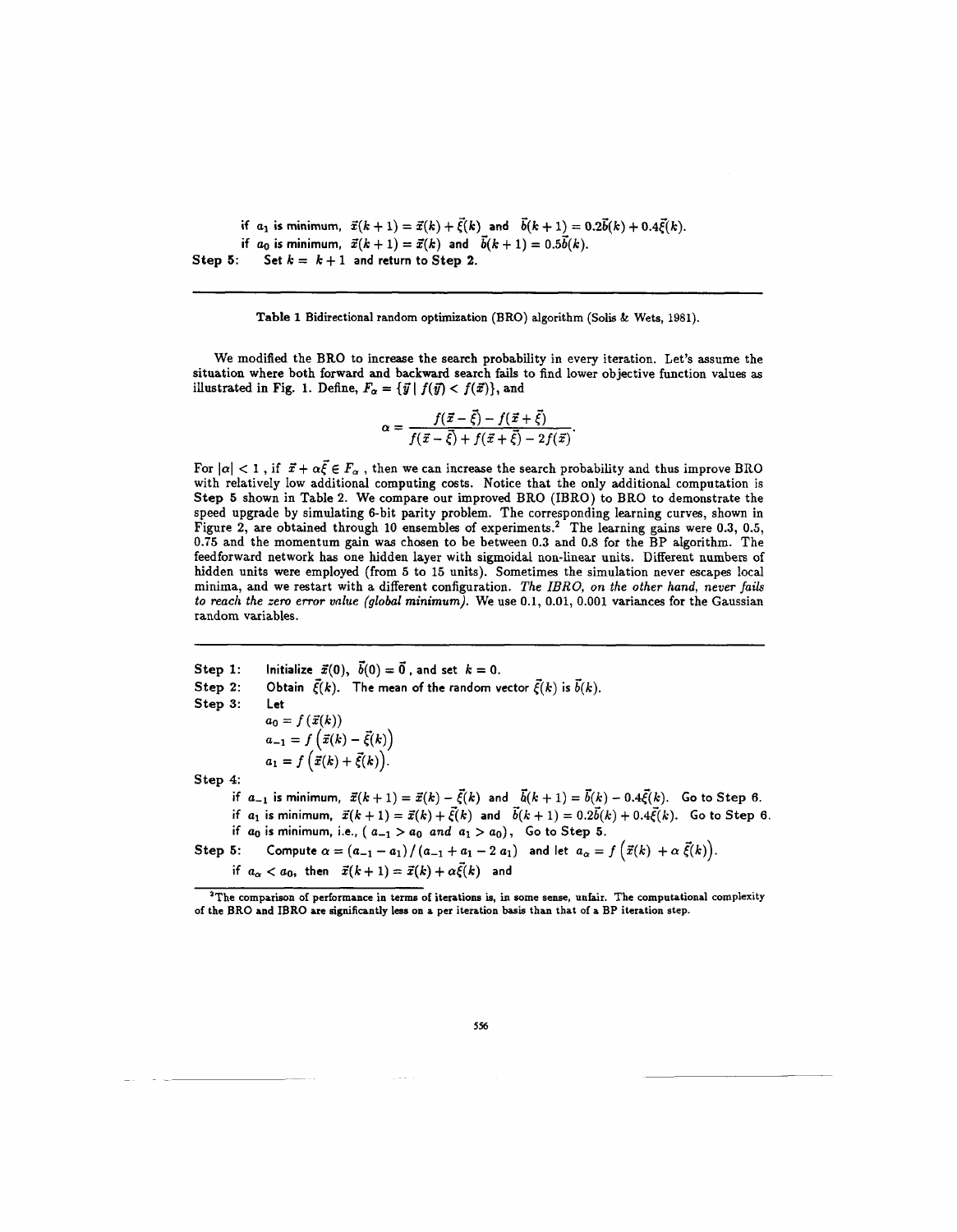$\vec{b}(k+1) = \alpha \vec{b}(k) - 0.4\vec{\xi}(k)$  when  $-1 < \alpha < 0$ .  $\vec{b}(k + 1) = 0.2\alpha \, \vec{b}(k) + 0.4\vec{f}(k)$  when  $0 < \alpha < 1$ .  $\vec{b}(k+1) = 0.5 \ \vec{b}(k)$  when  $\alpha = 0$ . Else  $\vec{x}(k+1) = \vec{x}(k)$  and  $\vec{b}(k+1) = 0.5 \vec{b}(k)$ .<br>Step 6: Set  $k = k+1$  and return to Step 2. Set  $k = k + 1$  and return to Step 2.

**Table 2** Improved bidirectional random optimization algorithm.

# **4 Effect on finite word length representation of weight values**

In this section, we experimentally show the sensitivity of RO to finite word length. The ability to use RO at low precision levels removes a significant obstacle for classifier and regression machine training using analog technology. For example, when the LMS algorithm is implemented in VLSI using fixed point arithmetic, experiments show that approximately 16 - 20 bits are required to represent weight coefficients in order to achieve necessary performance [10].

The random search methods are, by their very nature, numerically stable. Clearly an algorithm that does not require the function to be accurately computed is unlikely to depend on exact arithmetic utilizing these function values. We only need to evaluate the function if the objective value of the new search point is lower or higher than the previous one.

The simulation of low precision is performed by truncating the weight values at the *nth* digit after the decimal point. To illustrate, consider the 5-bit parity problem. A typical learning curve is shown in Figure 3 for different degrees of truncation. The BRO method exhibits convergence on finite word representation up to first digit truncation. The BP method, however, was not able to perform consistent learning after 5<sup>th</sup> digit truncation.

### **References**

- [l] R. Anderson, "Recent advances in finding best operating conditions", J. Amer. Statist. Assoc., Vol. 48, pp. 789-798 (1975).
- [2] N. Baba and T. Shoman, "A modified convergence theorem for a random optimization method," Information Sciences, Vol. 13, pp.159-166 (1977).
- [3] N. Baba, "A new approach for finding the global minimum of error function of neural networks," Neural Networks, Vol. 2, pp.367-373 (1989).
- [4] R.A. Jarvis, "Adaptive global search by the process of competitive evolution," IEEE Transactions on Systems, Man, and Cybernetics, Vol. SMC-5, No. 8, pp.297-311 (1975).
- [5] **D.C.** Karnopp, "Random search techniques for optimization problems," Automatica, Vol. 1, pp.111-121 (1963).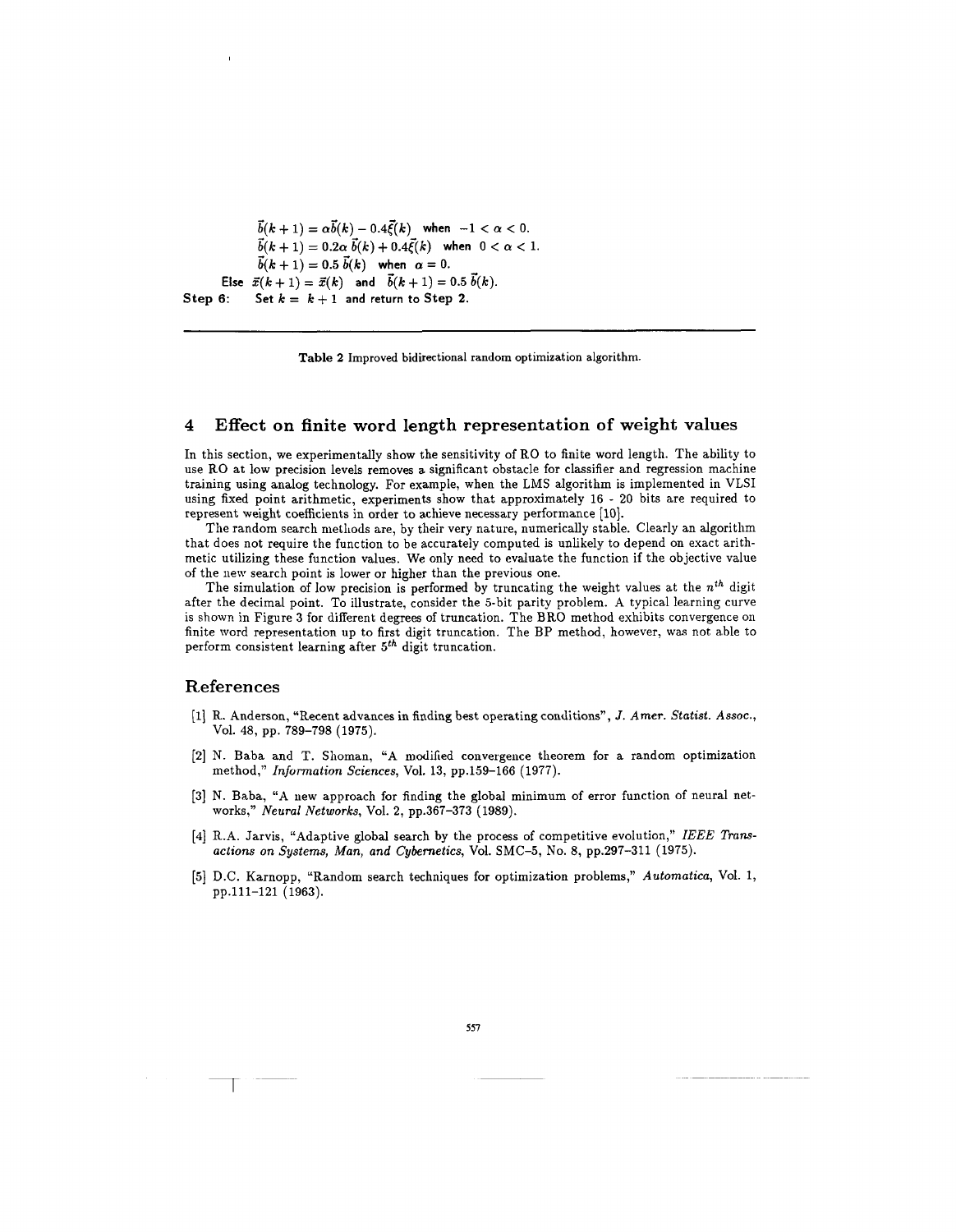- [6] J. Matyas, "Random optimization," Automation and Remote Control, Vo1.26, pp.246-253 (1965).
- [7] L.A. Rastrigin, "The convergence of the random search method in the extremal control of a many-parameter system," Automation and Remote Control, Vol. 24, pp.1337-1342 (1963).
- [8] D.E. Rumelhart, J.L. McClelland, and the PDP Research Group, Parallel Distributed Processing (Vol.l), **MIT** Press, Cambridge, Massachussetts, 1986.
- [9] F.J. Solis, and J.B. Wets, "Minimization by random search techniques," Mathematics of Operation Research, Vol. 6, pp.19-30 (1981).
- [lo] M.S. Song, P. Yang, and K. Shenoi, "Nonlinear compensation for finite word length effects of an LMS echo canceler algorithm suitable for VLSI implementation," Proceedings of the IEEE International Conference on Acoustics, Speech, and Signal Processing, Vol. 3, pp.1487-1490 (1958).



**Figure 2**